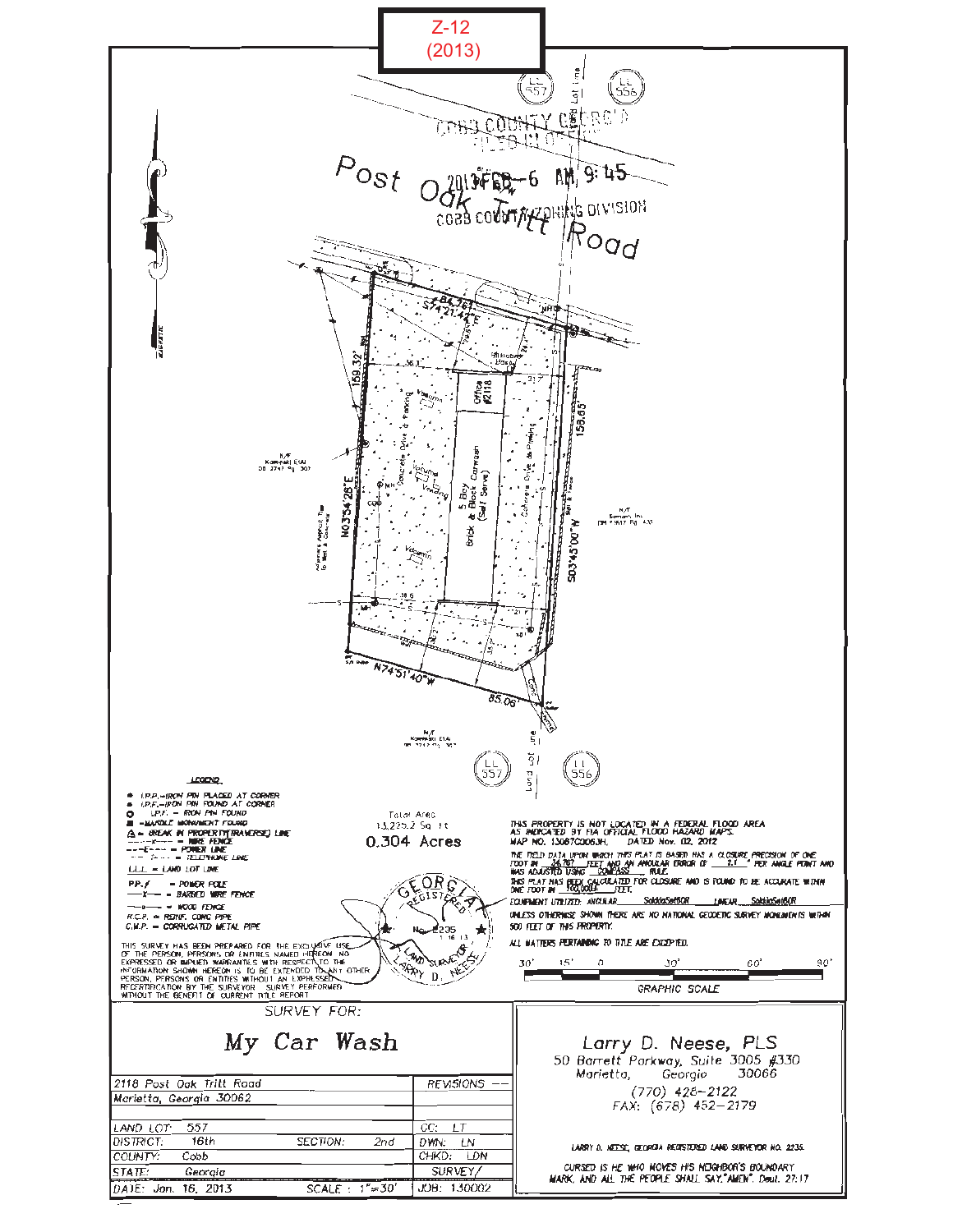| <b>APPLICANT:</b> Yasir Syed and Mugees Khan                                                                         | <b>PETITION NO:</b> Z-12                                                                                              |  |
|----------------------------------------------------------------------------------------------------------------------|-----------------------------------------------------------------------------------------------------------------------|--|
| $(678)$ 471-0271                                                                                                     | <b>HEARING DATE (PC):</b> $04-02-13$                                                                                  |  |
| REPRESENTATIVE: Yasir Syed                                                                                           | <b>HEARING DATE (BOC):</b> $04-16-13$                                                                                 |  |
| $(678)$ 471-0271                                                                                                     | <b>PRESENT ZONING:</b> GC                                                                                             |  |
| <b>TITLEHOLDER:</b> Mugees Khan and Yasir Syed                                                                       | <u> 1989 - Johann Harry Harry Harry Harry Harry Harry Harry Harry Harry Harry Harry Harry Harry Harry Harry Harry</u> |  |
|                                                                                                                      | <b>PROPOSED ZONING:</b> NRC                                                                                           |  |
| <b>PROPERTY LOCATION:</b> South side of Post Oak Tritt Road, east of                                                 |                                                                                                                       |  |
| Sandy Plains Road<br><u> 1989 - Johann Stein, fransk politik (d. 1989)</u>                                           | <b>PROPOSED USE:</b> Carwash and Office                                                                               |  |
| (2118 Post Oak Tritt Road).                                                                                          |                                                                                                                       |  |
| <b>ACCESS TO PROPERTY: Post Oak Tritt Road</b>                                                                       | SIZE OF TRACT: 304 acre                                                                                               |  |
| <u> 1989 - Jan Barbara, margaret amerikan basa dan berasal dan berasal dalam berasal dalam berasal dalam berasal</u> | DISTRICT: 16                                                                                                          |  |
| <b>PHYSICAL CHARACTERISTICS TO SITE:</b> Five (5) bay brick                                                          | <b>LAND LOT(S):</b> 556, 557                                                                                          |  |
| and block self serve carwash and office                                                                              | $PARCEL(S):$ 34                                                                                                       |  |
|                                                                                                                      | TAXES: PAID $X$ DUE $\_\_\_\_\_\$                                                                                     |  |
| <b>CONTIGUOUS ZONING/DEVELOPMENT</b>                                                                                 | COMMISSION DISTRICT: 3                                                                                                |  |

# **NORTH:** NS/Offices  **SOUTH:** GC, O&I, RA-6/Retail Commercial, Daycare, Wyncroft **EAST:** GC/Convenience Store with Fuel Sales  **WEST:** GC/Retail Commercial

**OPPOSITION: NO. OPPOSED\_\_\_\_PETITION NO:\_\_\_\_\_SPOKESMAN** 

**PLANNING COMMISSION RECOMMENDATION**

**APPROVED\_\_\_\_\_\_MOTION BY\_\_\_\_\_\_\_\_\_\_** 

**REJECTED\_\_\_\_\_\_\_SECONDED\_\_\_\_\_\_\_\_\_\_** 

**HELD\_\_\_\_\_\_\_\_\_\_\_\_CARRIED\_\_\_\_\_\_\_\_\_\_\_** 

#### **BOARD OF COMMISSIONERS DECISION**

**APPROVED** MOTION BY

**REJECTED\_\_\_\_\_\_\_\_SECONDED\_\_\_\_\_\_\_\_\_** 

**HELD\_\_\_\_\_\_\_\_\_\_\_\_CARRIED\_\_\_\_\_\_\_\_\_\_** 

#### **STIPULATIONS:**

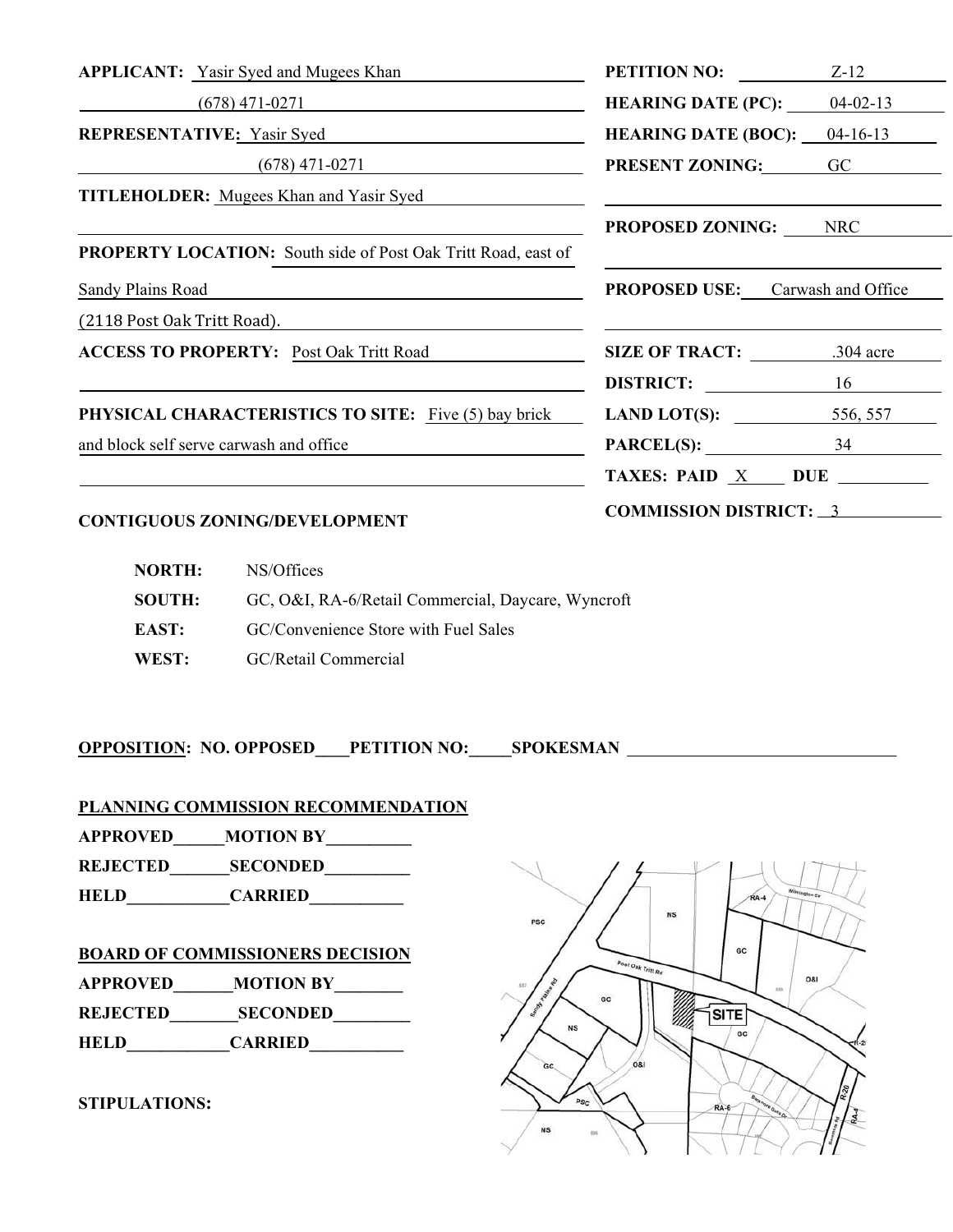**Z-12**

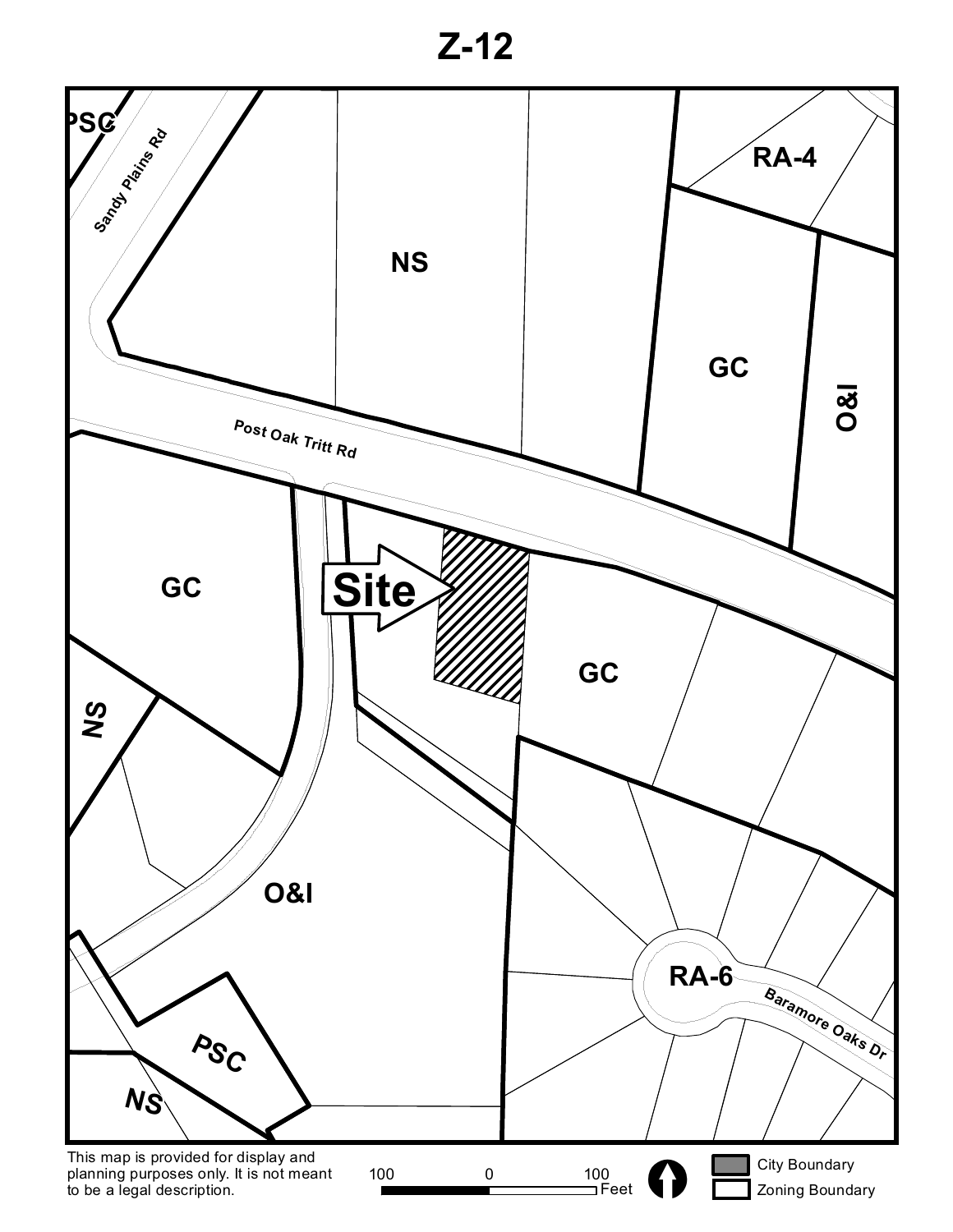| <b>APPLICANT:</b><br>Yasir Syed and Mugees Khan                                            | <b>PETITION NO.:</b><br>$Z-12$                            |
|--------------------------------------------------------------------------------------------|-----------------------------------------------------------|
| <b>PRESENT ZONING:</b><br>GC                                                               | <b>PETITION FOR:</b><br><b>NRC</b>                        |
|                                                                                            |                                                           |
| <b>ZONING COMMENTS:</b>                                                                    | <b>Staff Member Responsible: Terry Martin, MPA</b>        |
|                                                                                            |                                                           |
| <b>Land Use Plan Recommendation:</b>                                                       | Neighborhood Activity Center                              |
| <b>Proposed Number of Buildings:</b> 1                                                     | <b>Total Square Footage of Development:</b> 1,960 sq. ft. |
| <b>F.A.R.:</b> $0.15$<br>Square Footage/Acre: 6,455.86                                     |                                                           |
| <b>Parking Spaces Required:</b> 2, 5 queue spaces per line <b>Parking Spaces Provided:</b> | 0                                                         |

The applicant is requesting a rezoning from the GC general commercial district to the NRC neighborhood retail commercial district in order to reopen the existing self-serve carwash that has lost its "grandfathered" status due to the length of its recent closure. It is anticipated that the hours of operation will be Monday through Sunday 6:00 a.m. to 10:00 p.m. at this five (5) bay self-serve carwash and office. While lot size and setbacks have previously received variances under V-56 of 1986, the impervious coverage of the lot appears to exceed the 70% maximum for the NRC district located within a NAC neighborhood activity center. Also, there may be ample space to satisfy the parking and queuing requirements of two (2) parking spaces and five (5) queue spaces per line, but the applicant may be required to present parking/traffic circulation plan and add/replace striping where appropriate.

**Cemetery Preservation:** There is no significant impact on the cemetery site listed in the Cobb County Cemetery Preservation Commission's Inventory Listing which is located in this, or adjacent land lot.

**\* \* \* \* \* \* \* \* \* \* \* \* \* \* \* \* \* \* \* \* \* \* \* \* \* \* \* \* \* \* \* \* \* \* \* \* \* \* \* \* \* \* \* \* \* \* \* \* \* \* \* \* \* \* \* \***

## **FIRE COMMENTS:**

After analyzing the information presented for a Preliminary Review, the Cobb County Fire Marshal's Office is confident that all other items can be addressed during the Plan Review Stage.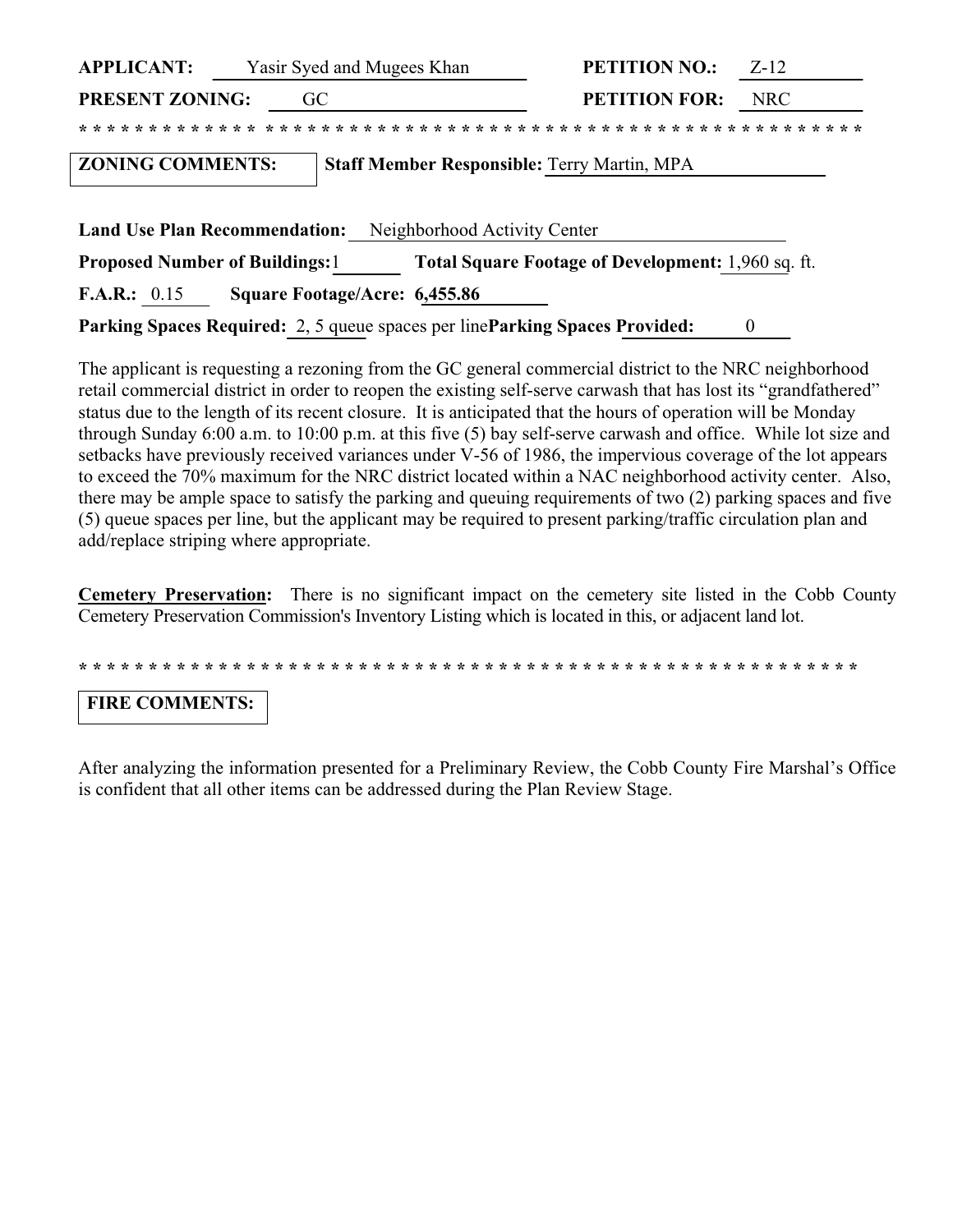| <b>APPLICANT:</b>      |  | Yasir Syed and Mugees Khan |  | <b>PETITION NO.:</b>     | $Z - 12$ |  |
|------------------------|--|----------------------------|--|--------------------------|----------|--|
| <b>PRESENT ZONING:</b> |  |                            |  | <b>PETITION FOR:</b> NRC |          |  |
|                        |  |                            |  |                          |          |  |

## **PLANNING COMMENTS:**

### **Z-12**

The applicant is requesting a rezoning from GC and NRC for purpose carwash and office use. The 0.304 acre site is located at the south side of Post Oak Tritt Road, east of Sandy Plains Road.

#### *Comprehensive Plan*

The parcel is within a Neighborhood Activity Center (**NAC**) future land use category, with GC zoning designation. The purpose of the (NAC) category is to provide for areas that serve neighborhood residents and businesses. Typical land uses for these areas include small offices, limited retail and grocery stores.

*Master Plan/Corridor Study*  $N/A$ 

#### *Historic Preservation*

After consulting various county historic resources surveys, historic maps, archaeology surveys and Civil War trench location maps, staff finds that no known significant historic resources appear to be affected by this application. No further comment. No action by applicant requested at this time.

#### *Design Guidelines*

| Is the parcel in an area with Design Guidelines? | $\Box$ Yes | $\blacksquare$ No |
|--------------------------------------------------|------------|-------------------|
| If yes, design guidelines area                   |            |                   |

Does the current site plan comply with the design requirements?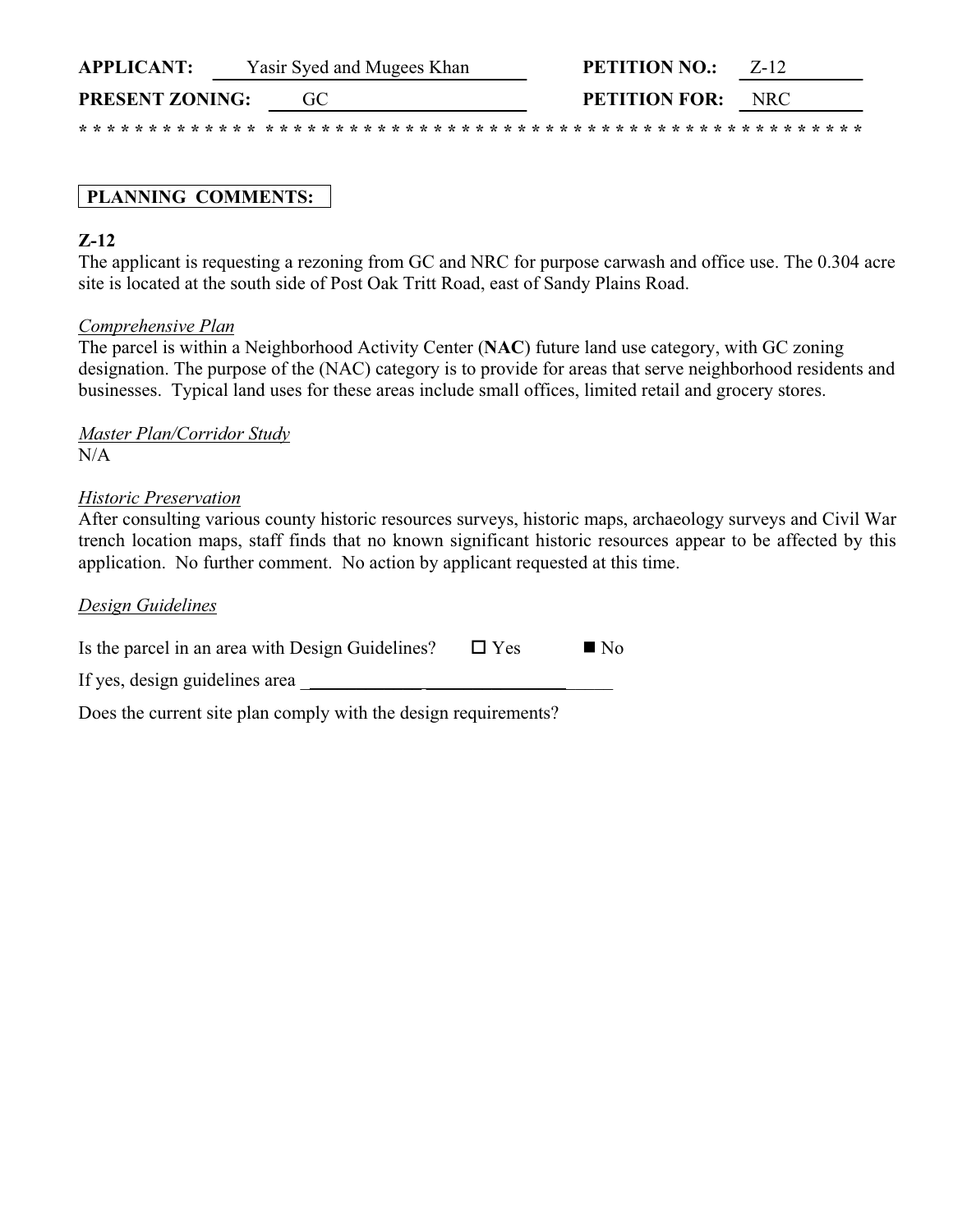| <b>APPLICANT</b> Yasir Syd and Muges Khan                                                                                                                                                         |                             |               |                      |                      |                | <b>PETITION NO. Z-012</b>                                                                 |
|---------------------------------------------------------------------------------------------------------------------------------------------------------------------------------------------------|-----------------------------|---------------|----------------------|----------------------|----------------|-------------------------------------------------------------------------------------------|
| PRESENT ZONING GC                                                                                                                                                                                 |                             |               |                      |                      |                | PETITION FOR NRC                                                                          |
|                                                                                                                                                                                                   |                             |               |                      |                      |                |                                                                                           |
| <b>WATER COMMENTS:</b> NOTE: Comments reflect only what facilities were in existence at the time of this review.                                                                                  |                             |               |                      |                      |                |                                                                                           |
| Available at Development:                                                                                                                                                                         | $\blacktriangledown$        | Yes           |                      |                      | No             |                                                                                           |
| Fire Flow Test Required:                                                                                                                                                                          |                             | Yes           |                      | $\blacktriangledown$ | No             |                                                                                           |
| Size / Location of Existing Water Main(s): 16" DI / S side of Post Oak Tritt Road                                                                                                                 |                             |               |                      |                      |                |                                                                                           |
| Additional Comments: existing water customer                                                                                                                                                      |                             |               |                      |                      |                |                                                                                           |
| Developer may be required to install/upgrade water mains, based on fire flow test results or Fire Department Code. This will be resolved<br>in the Plan Review Process.<br><b>SEWER COMMENTS:</b> |                             |               |                      |                      |                | NOTE: Comments reflect only what facilities were in existence at the time of this review. |
|                                                                                                                                                                                                   |                             |               |                      |                      |                |                                                                                           |
| In Drainage Basin:                                                                                                                                                                                | $\blacktriangledown$        | Yes           |                      |                      | No             |                                                                                           |
| At Development:                                                                                                                                                                                   | $\overline{\mathbf{v}}$     | Yes           |                      |                      | N <sub>0</sub> |                                                                                           |
| Approximate Distance to Nearest Sewer:                                                                                                                                                            | On site                     |               |                      |                      |                |                                                                                           |
| Estimated Waste Generation (in G.P.D.):                                                                                                                                                           | ADF                         | $+0$          |                      |                      | Peak= $+0$     |                                                                                           |
| <b>Treatment Plant:</b>                                                                                                                                                                           |                             | <b>Sutton</b> |                      |                      |                |                                                                                           |
| Plant Capacity:                                                                                                                                                                                   | ⊻                           | Available     |                      |                      | Not Available  |                                                                                           |
| Line Capacity:                                                                                                                                                                                    | V                           | Available     |                      |                      | Not Available  |                                                                                           |
| Projected Plant Availability:                                                                                                                                                                     | $\vert\bm{\mathsf{v}}\vert$ | $0 - 5$ vears |                      |                      | $5 - 10$ vears | over 10 years                                                                             |
| Drv Sewers Required:                                                                                                                                                                              |                             | Yes           | $\blacktriangledown$ | No                   |                |                                                                                           |
| Off-site Easements Required:                                                                                                                                                                      |                             | Yes*          | ☑                    | N <sub>0</sub>       |                | *If off-site easements are required, Developer<br>must submit easements to CCWS for       |
| Flow Test Required:                                                                                                                                                                               |                             | Yes           | ⊻                    | No                   |                | review/approval as to form and stipulations<br>prior to the execution of easements by the |
| Letter of Allocation issued:                                                                                                                                                                      |                             | Yes           | ⊻                    | No                   |                | property owners. All easement acquisitions<br>are the responsibility of the Developer     |
| Septic Tank Recommended by this Department:                                                                                                                                                       |                             | Yes           | ⊻                    | No                   |                |                                                                                           |
| Subject to Health Department Approval:                                                                                                                                                            |                             | Yes           | ⊻                    | No                   |                |                                                                                           |
| Additional<br>Existing sewer customer. 5 existing car wash bays.<br>Comments:                                                                                                                     |                             |               |                      |                      |                |                                                                                           |

Developer will be responsible for connecting to the existing County water and sewer systems, installing and/or upgrading all outfalls and water mains, obtaining on and/or offsite easements, dedication of on and/or offsite water and sewer to Cobb County, as may be required. Rezoning does not guarantee water/sewer availability/capacity unless so stated in writing by the Cobb County Water System. Permit issuances subject to continued treatment plant compliance with EPD discharge requirements.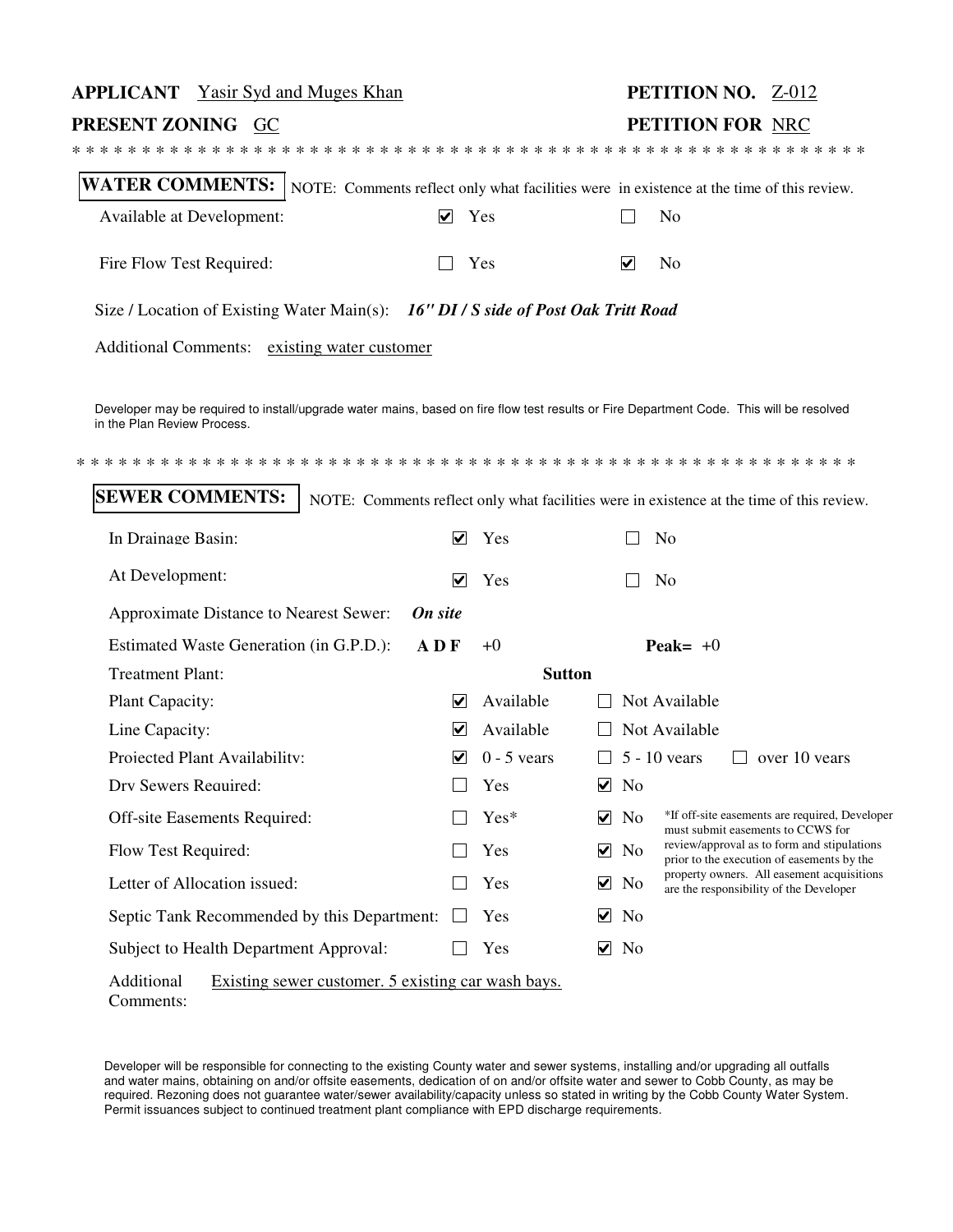### **APPLICANT: Yasir Syed and Mugees Khan PETITION NO.: Z-12**

## **PRESENT ZONING:** GC **PETITION FOR:** NRC

**\* \* \* \* \* \* \* \* \* \* \* \* \* \* \* \* \* \* \* \* \* \* \* \* \* \* \* \* \* \* \* \* \* \* \* \* \* \* \* \* \* \* \* \* \* \* \* \* \* \* \* \* \* \* \* \* \* \* \***

## **STORMWATER MANAGEMENT COMMENTS**

| FLOOD HAZARD: $\Box$ YES $\boxtimes$ NO $\Box$ POSSIBLY, NOT VERIFIED                                                                                                                                                                                                                                                                                                                                                                                                                           |
|-------------------------------------------------------------------------------------------------------------------------------------------------------------------------------------------------------------------------------------------------------------------------------------------------------------------------------------------------------------------------------------------------------------------------------------------------------------------------------------------------|
| <b>DRAINAGE BASIN: Sope Creek</b><br>FLOOD HAZARD INFO: Zone X<br>FEMA Designated 100 year Floodplain Flood.<br>Flood Damage Prevention Ordinance DESIGNATED FLOOD HAZARD.<br>$\boxtimes$ Project subject to the Cobb County Flood Damage Prevention Ordinance Requirements.<br>Dam Breach zone from (upstream) (onsite) lake - need to keep residential buildings out of hazard.                                                                                                               |
| $\boxtimes$ NO<br>WETLANDS: YES<br>POSSIBLY, NOT VERIFIED                                                                                                                                                                                                                                                                                                                                                                                                                                       |
|                                                                                                                                                                                                                                                                                                                                                                                                                                                                                                 |
| The Owner/Developer is responsible for obtaining any required wetland permits from the U.S. Army Corps<br>of Engineer.                                                                                                                                                                                                                                                                                                                                                                          |
| STREAMBANK BUFFER ZONE: $\Box$ YES $\boxtimes$ NO $\Box$ POSSIBLY, NOT VERIFIED                                                                                                                                                                                                                                                                                                                                                                                                                 |
| Metropolitan River Protection Area (within 2000' of Chattahoochee River) ARC (review 35' undisturbed<br>buffer each side of waterway).<br>Chattahoochee River Corridor Tributary Area - County review (Cassimulated buffer each side).<br>Georgia Erosion-Sediment Control Law and County Ordinance - County Review/State Review.<br>Georgia DNR Variance may be required to work in 25 foot streambank buffers.<br>County Buffer Ordinance: 50', 75', 100' or 200' each side of creek channel. |
| DOWNSTREAM CONDITION                                                                                                                                                                                                                                                                                                                                                                                                                                                                            |
| Potential or Known drainage problems exist for developments downstream from this site.<br>$\boxtimes$ Stormwater discharges must be controlled not to exceed the capacity available in the downstream storm<br>drainage system.                                                                                                                                                                                                                                                                 |
| $\boxtimes$ Minimize runoff into public roads.<br>$\boxtimes$ Minimize the effect of concentrated stormwater discharges onto adjacent properties.<br>Developer must secure any R.O.W required to receive concentrated discharges where none exist naturally<br>Existing Lake Downstream<br>$\mathcal{L}^{\mathcal{A}}$<br>Additional BMP's for erosion sediment controls will be required.                                                                                                      |
| □ Lake Study needed to document sediment levels.<br>$\boxtimes$ Stormwater discharges through an established residential neighborhood downstream.<br>Project engineer must evaluate the impact of increased volume of runoff generated by the proposed project<br>on                                                                                                                                                                                                                            |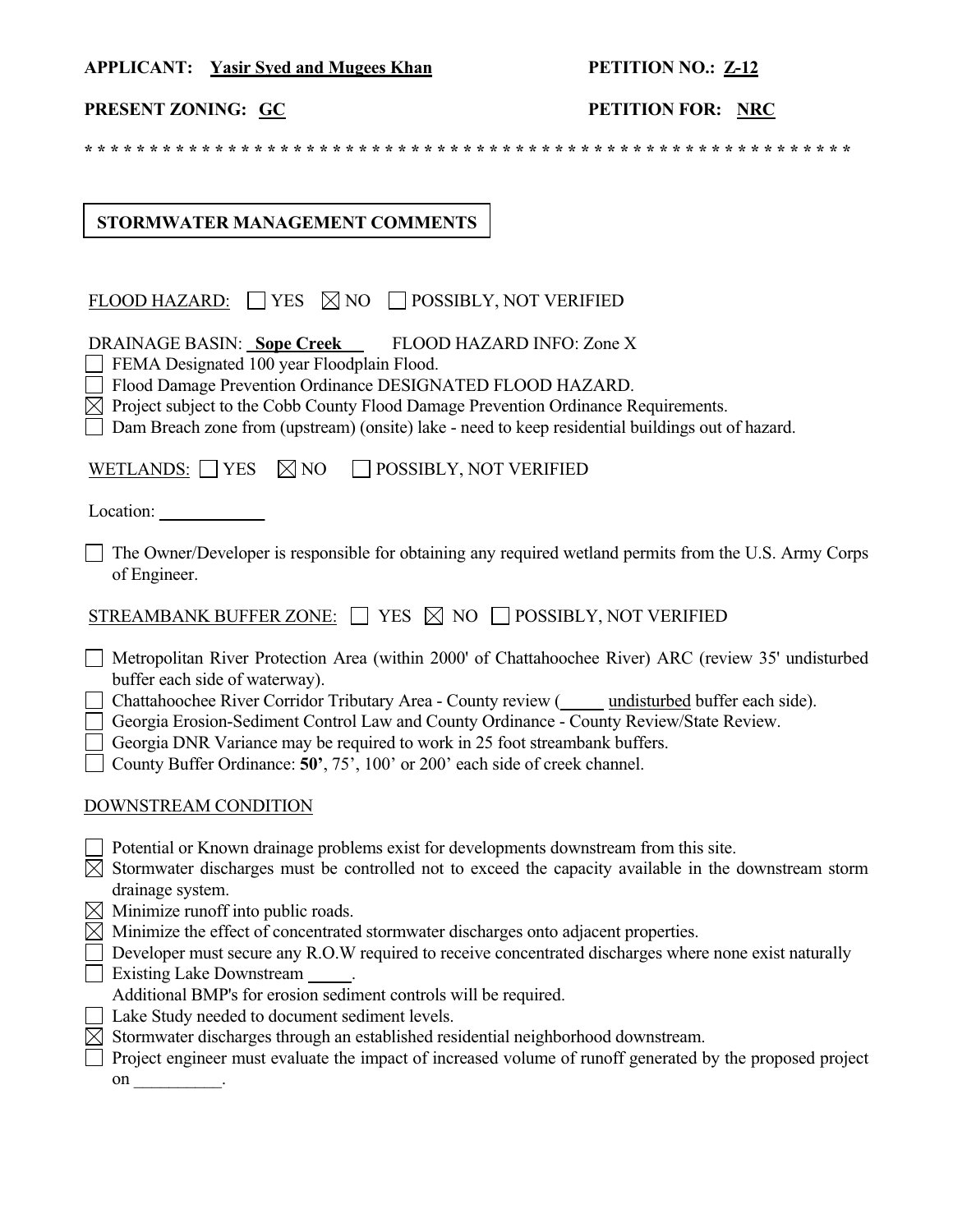#### **APPLICANT: Yasir Syed and Mugees Khan PETITION NO.: Z-12**

#### **PRESENT ZONING: GC PETITION FOR: NRC**

 **\* \* \* \* \* \* \* \* \* \* \* \* \* \* \* \* \* \* \* \* \* \* \* \* \* \* \* \* \* \* \* \* \* \* \* \* \* \* \* \* \* \* \* \* \* \* \* \* \* \* \* \* \* \* \* \***

#### **STORMWATER MANAGEMENT COMMENTS – Continued**

#### SPECIAL SITE CONDITIONS

- Provide comprehensive hydrology/stormwater controls to include development of out parcels.
- $\boxtimes$  Submit any proposed site improvements to Plan Review.
- Any **spring activity** uncovered must be addressed by a qualified geotechnical engineer (PE).
- $\Box$  Structural fill must be placed under the direction of a qualified registered Georgia geotechnical engineer (PE).
- $\boxtimes$  Existing facility.
- $\boxtimes$  Project must comply with the Water Quality requirements of the CWA-NPDES-NPS Permit and County Water Quality Ordinance.
- Water Quality/Quantity contributions of the existing lake/pond on site must be continued as baseline conditions into proposed project.
- $\Box$  Calculate and provide  $\%$  impervious of project site.
- $\Box$  Revisit design; reduce pavement area to reduce runoff and pollution.

#### INSUFFICIENT INFORMATION

- No Stormwater controls shown
- $\Box$  Copy of survey is not current Additional comments may be forthcoming when current site conditions are exposed.
- No site improvements showing on exhibit.

#### ADDITIONAL COMMENTS

- 1. This is an existing facility and there is an existing stormwater detention area provided at the southeast corner of the parcel. This pond discharges to the southeast via an existing concrete flume.
- 2. Upon redevelopment or improvement of the site the detention facility must meet current stormwater management requirements.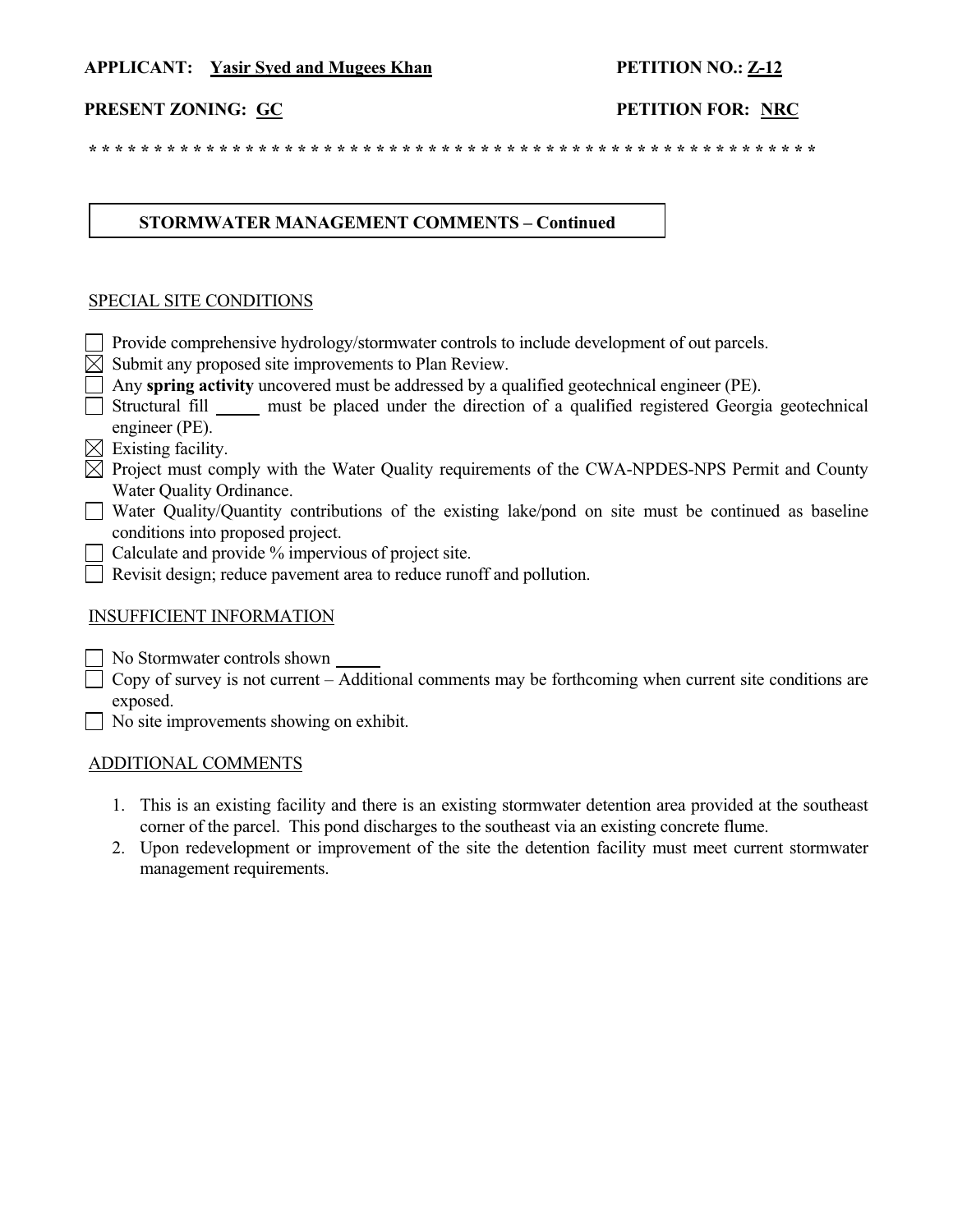PRESENT ZONING: GC PETITION FOR: NRC

## **TRANSPORTATION COMMENTS**

The following comments and recommendations are based on field investigation and office review of the subject rezoning case:

**\* \* \* \* \* \* \* \* \* \* \* \* \* \* \* \* \* \* \* \* \* \* \* \* \* \* \* \* \* \* \* \* \* \* \* \* \* \* \* \* \* \* \* \* \* \* \* \* \* \* \* \* \***

| <b>ROADWAY</b>         | AVERAGE<br><b>DAILY TRIPS</b> | <b>ROADWAY</b><br><b>CLASSIFICATION</b> | <b>SPEED</b><br><b>LIMIT</b> | <b>JURISDICTIONAL</b><br><b>CONTROL</b> | MIN. R.O.W.<br><b>REQUIREMENTS</b> |
|------------------------|-------------------------------|-----------------------------------------|------------------------------|-----------------------------------------|------------------------------------|
| Post Oak Tritt<br>Road | 14.600                        | Arterial                                | $40$ mph                     | Cobb County                             | 100'                               |
|                        |                               |                                         |                              |                                         |                                    |

*Based on 2005 traffic counting data taken by Cobb DOT (Post Oak Tritt Road)* 

#### **COMMENTS AND OBSERVATIONS**

Post Oak Tritt Road is classified as an arterial and according to the available information the existing right-of-way does not meet the minimum requirements for this classification.

#### **RECOMMENDATIONS**

Recommend applicant consider entering into a development agreement pursuant of O.C.G.A. 36- 71-13 for dedication of the following system improvements to mitigate traffic concerns: a) donation of right-of-way on the south side of Post Oak Tritt Road, a minimum of 50' from the roadway centerline upon redevelopment.

Recommend applicant be required to meet all Cobb County Development Standards and Ordinances related to project improvements.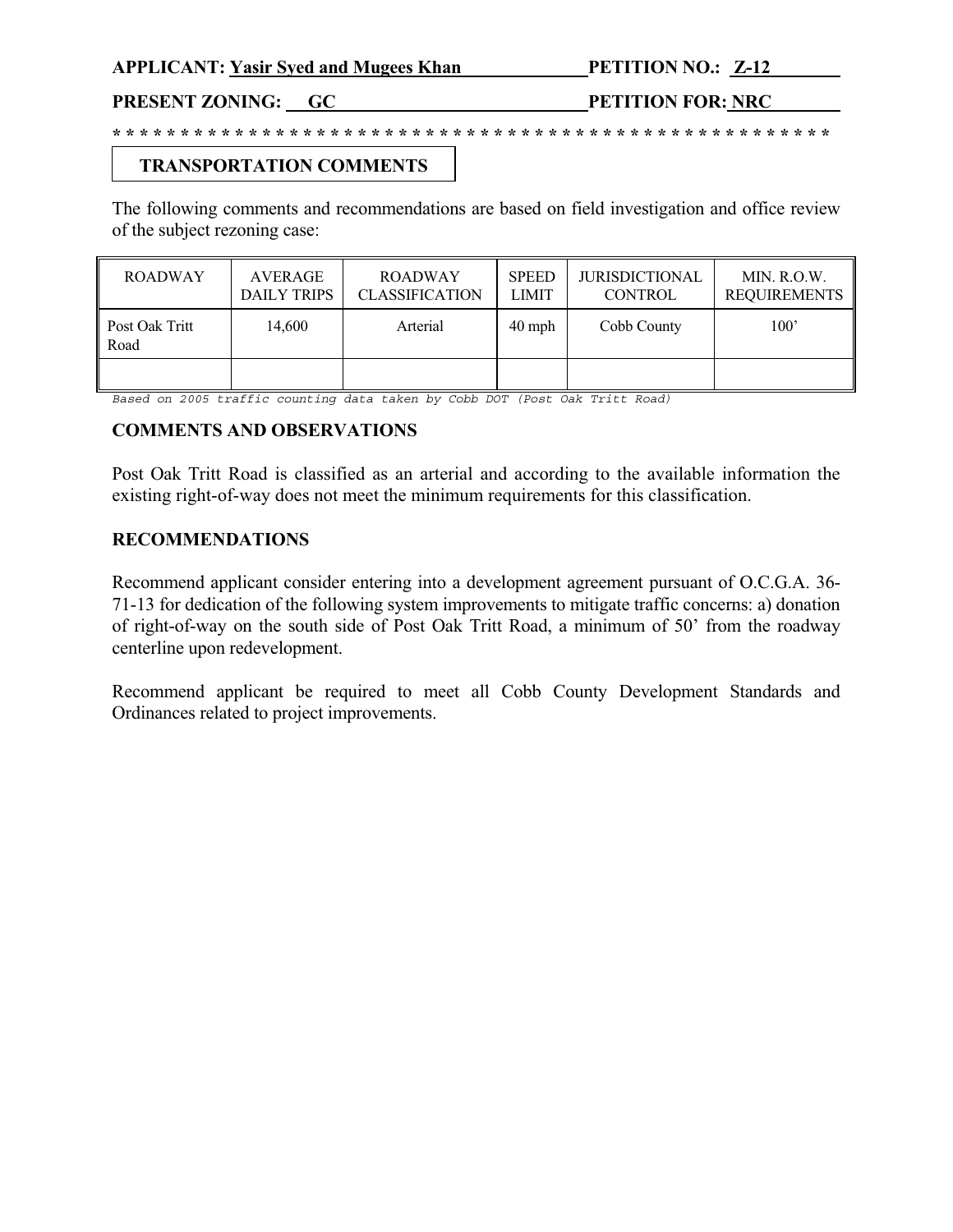## **STAFF RECOMMENDATIONS**

## **Z-12 YASIR SYED AND MUGEES KHAN**

- A. It is Staff's opinion that the applicant's rezoning proposal will permit a use that is suitable in view of the use and development of adjacent and nearby properties. Located adjacent to other commercial retail uses such as retail establishments and a convenience store with fuel sales, this use of a selfserve carwash should not be anticipated to add any additional detrimental traffic, etc. to the area.
- B. It is Staff's opinion that the applicant's rezoning proposal will not have an adverse affect on the usability of adjacent or nearby property. This request looks to reintroduce an existing facility back into commerce after having lost its "grandfathered" status previously.
- C. It is Staff's opinion that the applicant's rezoning proposal will not result in a use which would cause an excessive or burdensome use of existing streets, transportation facilities, utilities, or schools. This opinion can be supported by the departmental comments contained in this analysis.
- D. It is Staff's opinion that the applicant's rezoning proposal is in conformity with the policy and intent of the *Cobb County Comprehensive Plan.* The request furthers the *Plan's* goals of locating uses that "serve neighborhood residents and businesses." It also adheres to the recommended FAR of less than 0.25 for retail uses (presenting a FAR of 0.15).
- E. It is Staff's opinion that there are existing and changing conditions affecting the use and development of the property which give supporting grounds for approving the applicant's rezoning proposal. The request will serve to allow for the reintroduction into commerce the existing carwash facility with little to no development activity necessary. Located adjacent to other commercial uses that most likely see greater vehicular traffic daily, this use is not anticipated to add any detrimental effects. In addition, this use seemingly adheres to the goals of the *Cobb County Comprehensive Plan* for providing uses that serve nearby residents and businesses and that have a FAR of less than 0.25 for retail uses.

Based on the above analysis, Staff recommends APPROVAL subject to the following conditions:

- Final site plan to be approved by District Commissioner after applicant has completed the Plan Review process for parking/striping review and possible landscape improvements;
- Fire Department comments and recommendations;
- Stormwater Management Division comments and recommendations;
- Water and Sewer Division comments and recommendations;
- Department of Transportation comments and recommendations; and
- $\bullet$  Owner/developer to enter into a Development Agreement pursuant to O.C.G.A. §36-71-13 for dedication of system improvements to mitigate traffic concerns.

**The recommendations made by the Planning and Zoning Staff are only the opinions of the Planning and Zoning Staff and are by no means the final decision. The Cobb County Board of Commissioners makes the final decisions on all Rezoning and Land Use Permits at an advertised public hearing.**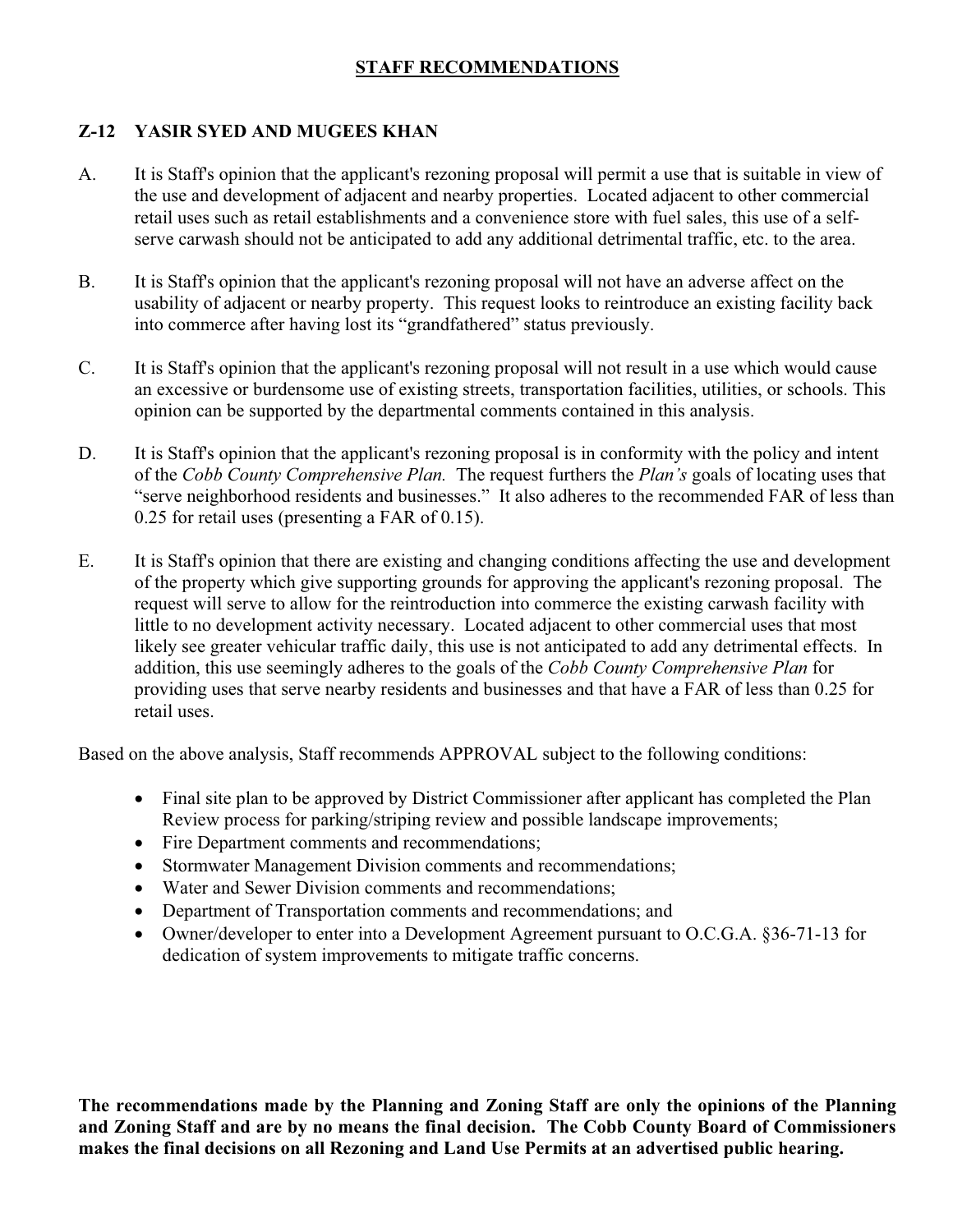|                | <b>Application No.</b> $2-y$<br>COOB COUNTY GEORGIA<br>SILED IN OFFICE                                                                  |
|----------------|-----------------------------------------------------------------------------------------------------------------------------------------|
|                | April<br><b>Military of filtent for Rezoning</b><br>COBB COUNTY ZORING DIVISION                                                         |
|                | Part 1. Residential Rezoning Information (attach additional information if needed)                                                      |
| a)             |                                                                                                                                         |
| $\mathbf{b}$   | Proposed building architecture:<br><u> 1990 - Jan James James Barnett, amerikansk politik (</u>                                         |
| c)             |                                                                                                                                         |
| $\mathbf{d}$   |                                                                                                                                         |
|                |                                                                                                                                         |
| a)             | Part 2. Non-residential Rezoning Iuformation (attach additional information if needed)<br>Proposed use(s): $CAR$ WRSH<br>WITH<br>OFFICE |
| $\mathbf{b}$   | Existing BRILK BULDING<br>Proposed building architecture:<br>HIM DEEILE                                                                 |
| $\mathbf{c}$ ) | Proposed hours/days of operation:<br>MONDAY- SUNDAY 6'00 AM - 10:00 PM                                                                  |

Part 3. Other Pertinent Information (List or attach additional information if needed)<br>
In Subject property is located within the confines<br>
Of Neighborhood Retail Commercial district under<br>
Cobb County Future Land Use Map

Part 4. Is any of the property included on the proposed site plan owned by the Local, State, or Federal Government? (Please list all Right-of-Ways, Government owned lots, County owned parcels and/or remnants, etc., and attach a plat clearly showing where these properties are located).

No